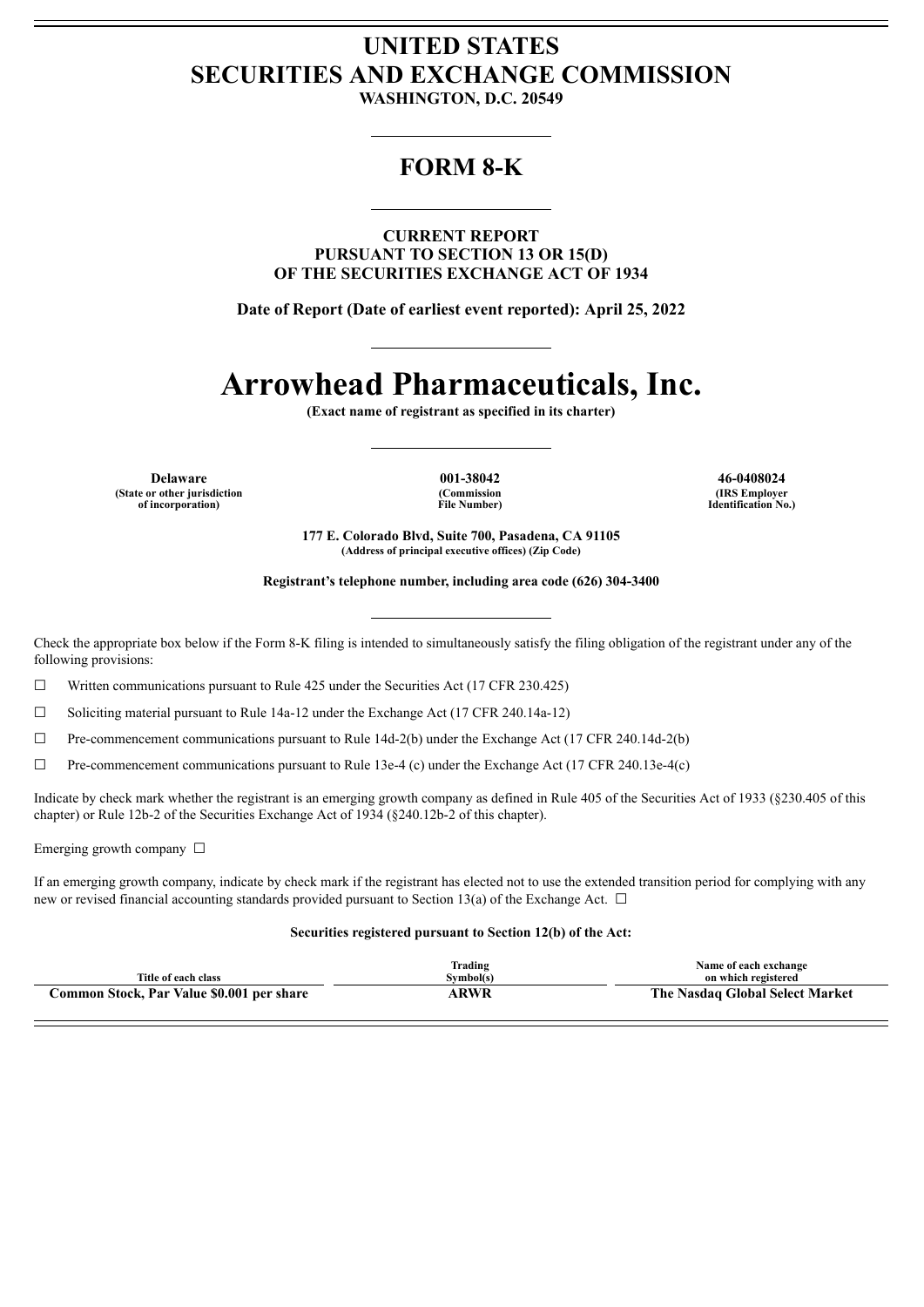#### **Item 7.01. Regulation FD Disclosure**

On April 25, 2022, Arrowhead Pharmaceuticals, Inc., a Delaware corporation (the "Company") entered into definitive agreements to form a joint venture, Visirna Therapeutics, Inc. ("Visirna"), with Vivo Capital ("Vivo") to expand the reach of innovative medicines in Greater China. In connection with the formation of the joint venture, the Company licensed to Visirna the exclusive rights to develop and commercialize four of Arrowhead's investigational RNA interference (RNAi) therapeutic candidates for cardiometabolic diseases in mainland China, Hong Kong, Macau, and Taiwan.

Funds affiliated with Vivo provided initial funding of \$60 million to Visirna. The Company has a majority stake in Visirna following this initial funding and is further eligible to receive potential royalties on commercial sales.

On April 25, 2022, the Company issued a press release in connection with the transaction, which is attached hereto as Exhibit 99.1 and incorporated into this Item 7.01 by reference.

#### **Item 9.01. Financial Statements and Exhibits.**

(d) Exhibits

| Exhibit<br>No. | <b>Description</b> |
|----------------|--------------------|
| 99.1           | Press Release*     |

104 Cover Page Interactive File (the cover page tags are embedded within the Inline XBRL document).

\* Furnished herewith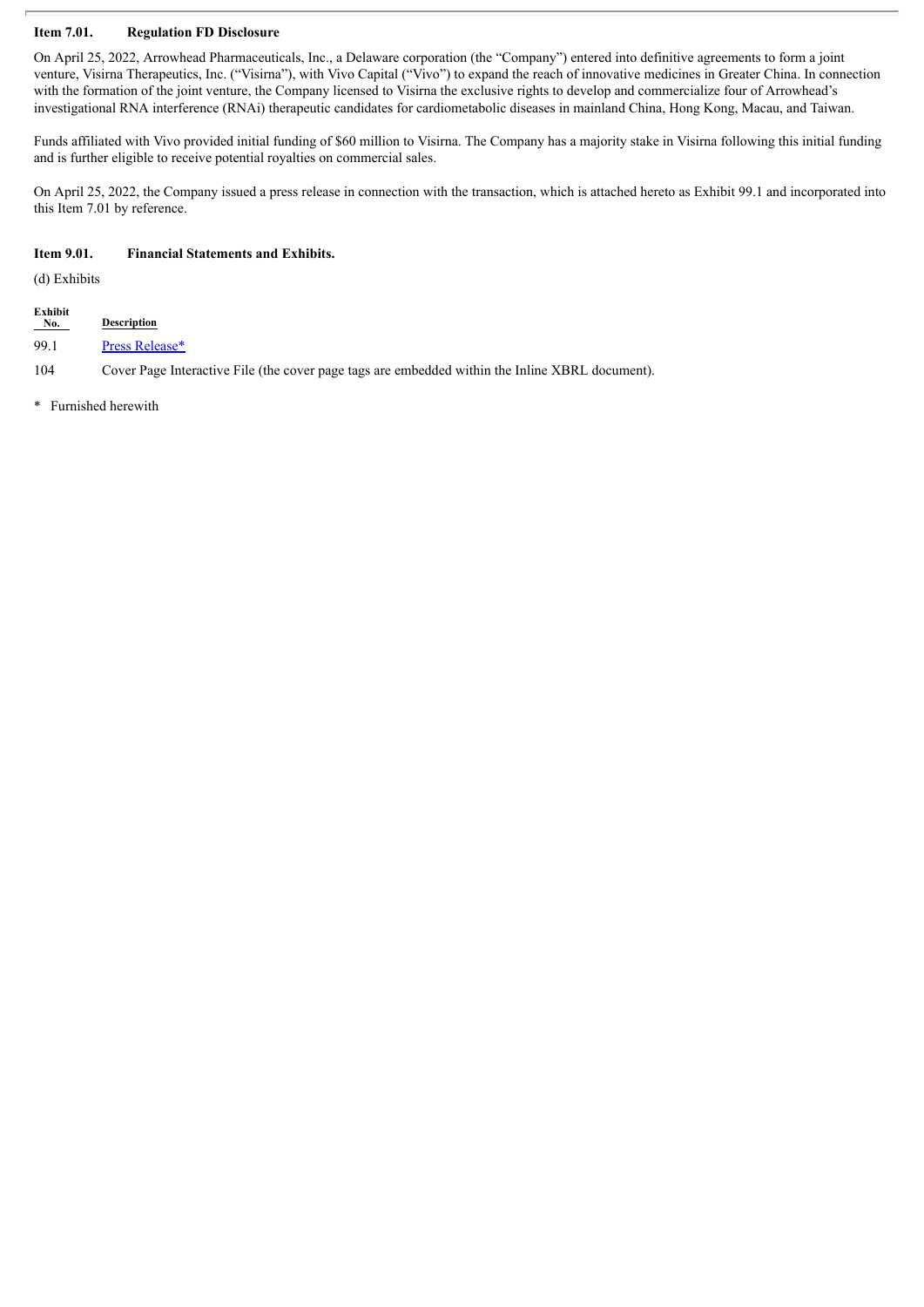## **SIGNATURES**

Pursuant to the requirements of the Securities Exchange Act of 1934, the registrant has duly caused this report to be signed on its behalf by the undersigned thereunto duly authorized.

Date: April 25, 2022

### ARROWHEAD PHARMACEUTICALS, INC.

By: /s/ Kenneth Myszkowski

Kenneth Myszkowski Chief Financial Officer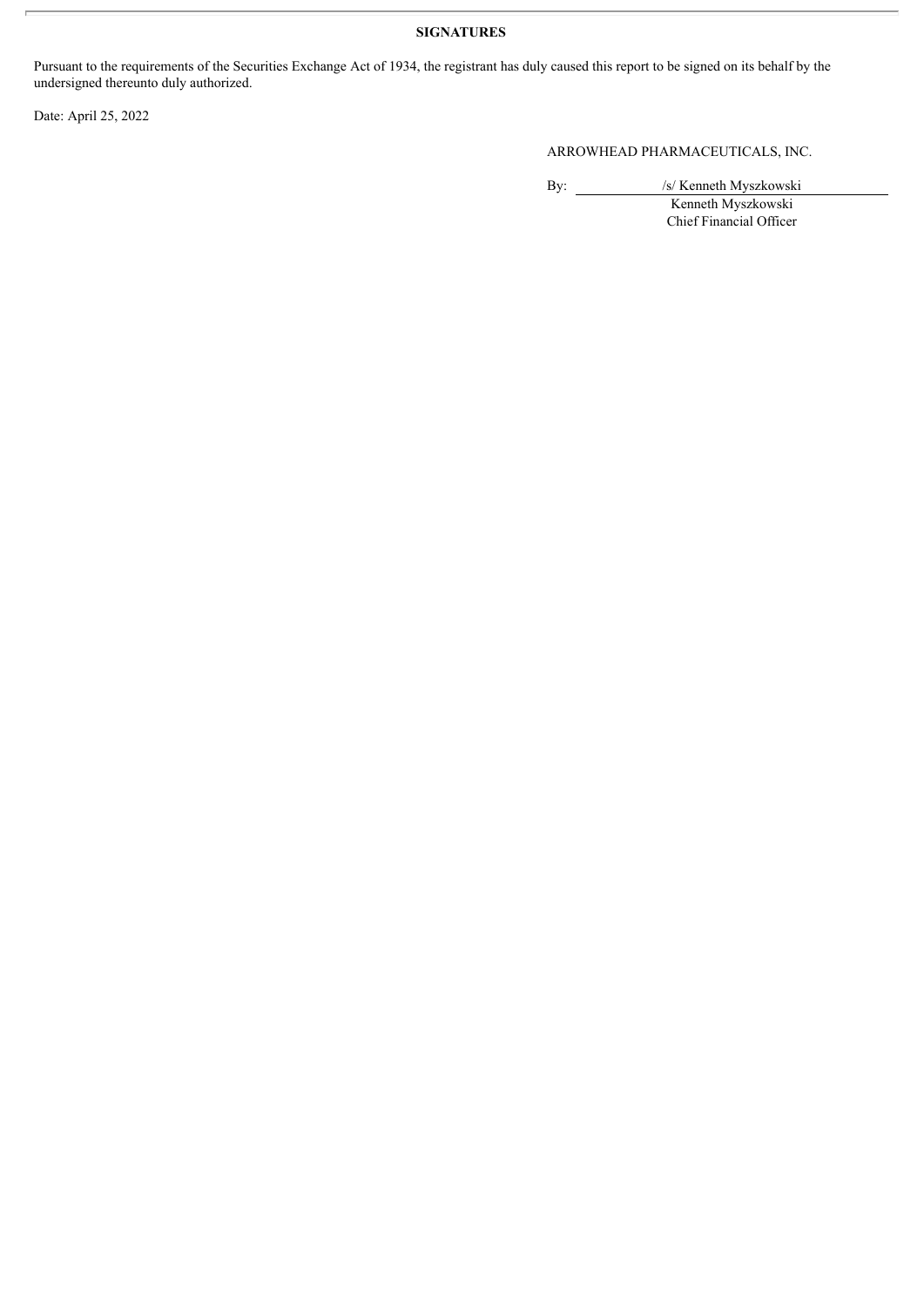

#### **Arrowhead Pharmaceuticals and Vivo Capital Launch Joint Venture Aimed at Greater China Market**

<span id="page-3-0"></span>- Visirna Therapeutics, the Joint Venture formed by Arrowhead and Vivo, received an exclusive license in Greater China to four of Arrowhead's RNAibased investigational cardiometabolic medicines

- Vivo provided an initial investment of \$60 million into Visirna

- Arrowhead and Vivo both received equity ownership of Visirna, with Arrowhead being the majority shareholder

- Arrowhead is eligible to receive potential royalties on commercial sales

**PASADENA, Calif., Apr. 25, 2022** — Arrowhead Pharmaceuticals Inc. (NASDAQ: ARWR) today announced that it has formed a joint venture, Visirna Therapeutics, with Vivo Capital to expand the reach of innovative medicines in Greater China. The company also announced that it has entered into a license agreement with Visirna, pursuant to which Visirna will have exclusive rights to develop and commercialize four of Arrowhead's investigational RNA interference (RNAi) therapeutics for cardiometabolic diseases in mainland China, Hong Kong, Macau, and Taiwan. Funds affiliated with Vivo provided initial funding of \$60 million to Visirna and Vivo will leverage its network in Greater China to support Visirna, particularly in recruiting Visirna's leadership team and actively engaging in corporate development, clinical, and regulatory strategies in the region. Arrowhead has a majority stake in Visirna, after accounting for shares reserved for the employee stock ownership plan, and is further eligible to receive potential royalties on commercial sales.

"Greater China is an important region for global pharmaceutical products broadly, and specifically for medicines that treat cardiovascular and metabolic diseases. We believe that the best way to get important new medicines to patients in China as quickly and effectively as possible is to have a dedicated entity with its own management and development staff that understand and are solely focused on the intricacies of China's clinical, regulatory, and commercial environment. We believe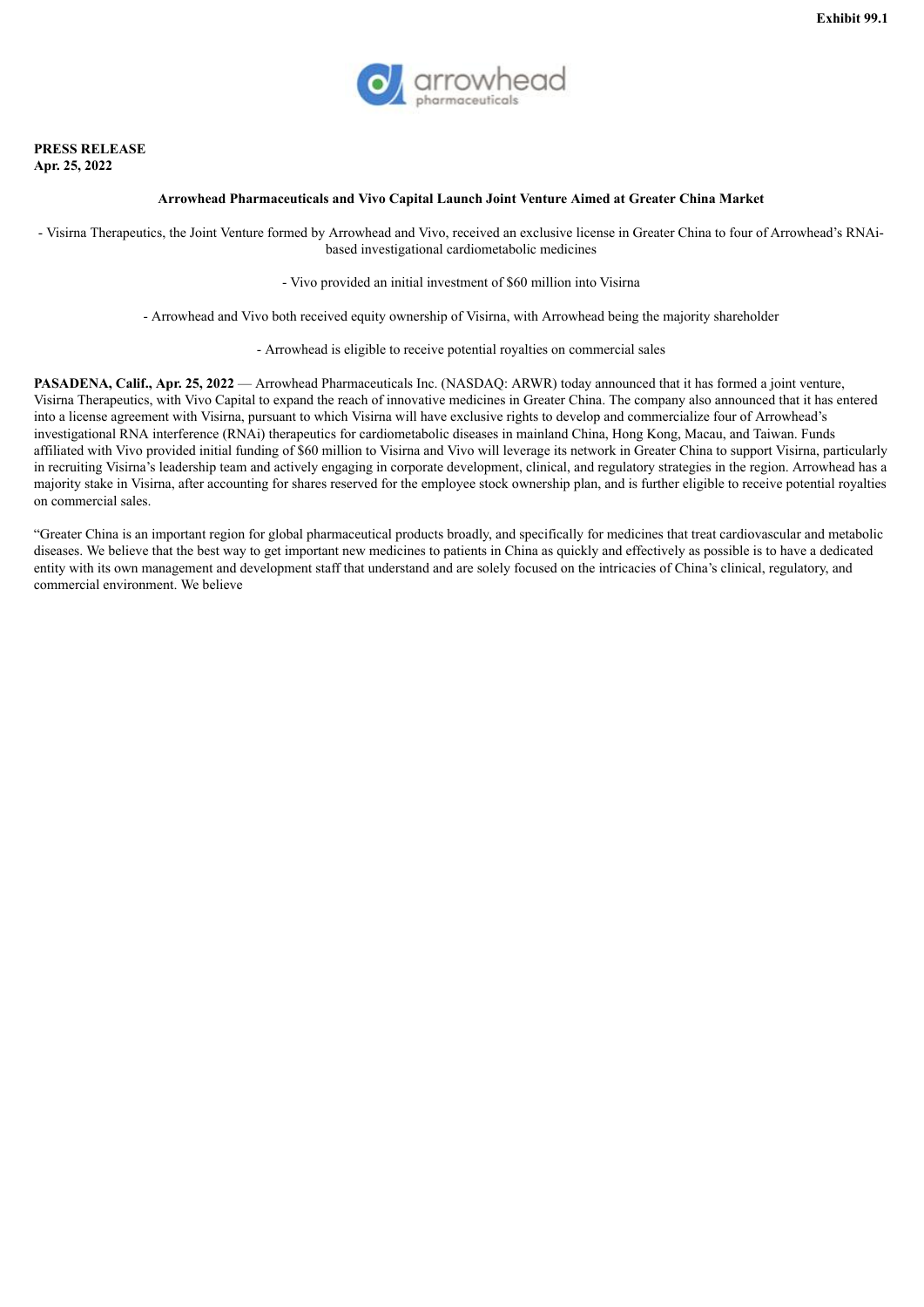this structure will allow us to maximize the value of key Arrowhead assets, without losing focus on our core business opportunities," said Christopher Anzalone, Ph.D., Arrowhead's president and CEO. "Our colleagues at Vivo Capital have a broad network in the Chinese biopharma ecosystem, which makes them an invaluable partner as we look to recruit the best people to run this new business."

"We deeply appreciate our partners at Arrowhead entrusting us with the development of these valuable assets for Chinese patients," commented Dr. Hongbo Lu, Managing Partner of Vivo Capital. "Anchored by these four assets in an advanced development stage, Visirna will be well positioned to be a leading nucleic acid therapeutics platform company and further build its competitive advantage via internal R&D and strategic acquisitions of additional products. This deal continues to demonstrate Vivo's unique capability to leverage its platform and ecosystem approach in creating proprietary investment opportunities. We look forward to embarking on this exciting journey with our partners at Arrowhead." Drs. Hongbo Lu and Gaurav Aggarwal, managing director of Vivo Capital, will join the Visirna board.

Under the terms of the agreement, Visirna receives an exclusive license to develop and commercialize four undisclosed investigational RNAi therapeutics targeting cardiovascular and metabolic diseases (Licensed Products) in Greater China (Licensed Territory). Visirna will be wholly responsible for clinical development and commercialization of the Licensed Products in the Licensed Territory. Arrowhead is eligible to receive royalties on net commercial product sales in the Licensed Territory. Arrowhead also received the right to appoint members to the Visirna board of directors. Visirna will be headquartered in Shanghai, and recruitment of management and development staff is currently underway.

#### **About Vivo Capital**

Founded in 1996, Vivo Capital is a leading global healthcare investment firm with a diverse, multi-fund investment platform in venture capital, growth equity, buyout, and public equities. The Firm has approximately \$6.4 billion in assets under management and has invested in over 290 public and private companies worldwide. Headquartered in Palo Alto, California, with additional offices in Asia, the Vivo team consists of more than 50 multi-disciplinary professionals. Vivo invests broadly in healthcare across all fund strategies, including biotechnology, pharmaceuticals, medical devices, and healthcare services, with a focus on the largest healthcare markets globally.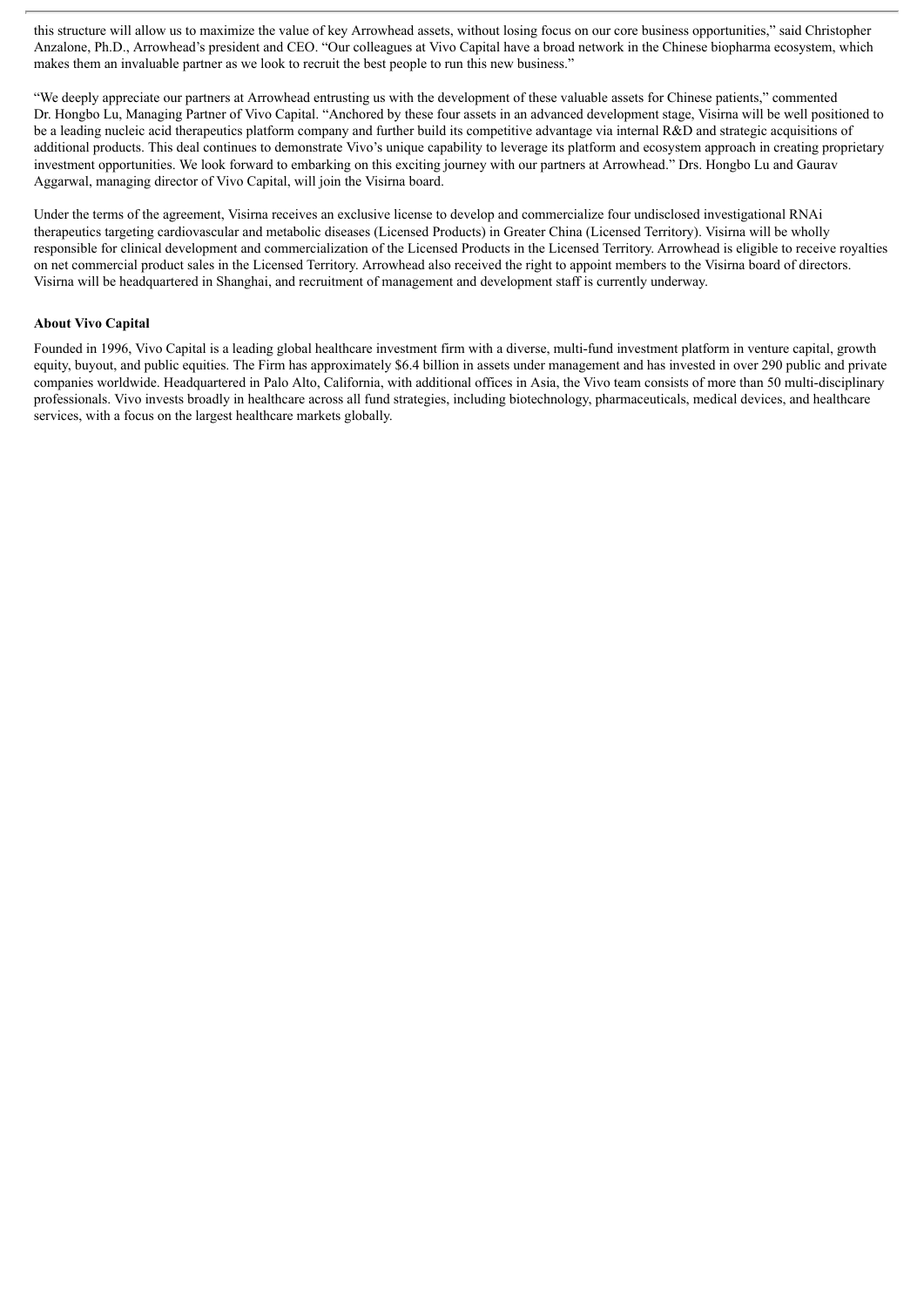#### **About Arrowhead Pharmaceuticals**

Arrowhead Pharmaceuticals develops medicines that treat intractable diseases by silencing the genes that cause them. Using a broad portfolio of RNA chemistries and efficient modes of delivery, Arrowhead therapies trigger the RNA interference mechanism to induce rapid, deep, and durable knockdown of target genes. RNA interference, or RNAi, is a mechanism present in living cells that inhibits the expression of a specific gene, thereby affecting the production of a specific protein. Arrowhead's RNAi-based therapeutics leverage this natural pathway of gene silencing.

For more information, please visit www.arrowheadpharma.com, or follow us on Twitter @ArrowheadPharma. To be added to the Company's email list and receive news directly, please visit http://ir.arrowheadpharma.com/email-alerts.

#### **Safe Harbor Statement under the Private Securities Litigation Reform Act:**

This news release contains forward-looking statements within the meaning of the "safe harbor" provisions of the Private Securities Litigation Reform Act of 1995. Any statements contained in this release except for historical information may be deemed to be forward-looking statements. Without limiting the generality of the foregoing, words such as "may," "will," "expect," "believe," "anticipate," "hope," "intend," "plan," "project," "could," "estimate," or "continue" are intended to identify such forward-looking statements. In addition, any statements that refer to projections of our future financial performance, trends in our business, expectations for our product pipeline or product candidates, including anticipated regulatory submissions and clinical program results, prospects, or benefits of our collaborations with other companies, or other characterizations of future events or circumstances are forward-looking statements. These statements are based upon our current expectations and speak only as of the date hereof. Our actual results may differ materially and adversely from those expressed in any forward-looking statements as a result of numerous factors and uncertainties, including the impact of the ongoing COVID-19 pandemic on our business, the safety and efficacy of our product candidates, decisions of regulatory authorities and the timing thereof, the duration and impact of regulatory delays in our clinical programs, our ability to finance our operations, the likelihood and timing of the receipt of future milestone and licensing fees, the future success of our scientific studies, our ability to successfully develop and commercialize drug candidates, the timing for starting and completing clinical trials, rapid technological change in our markets, the enforcement of our intellectual property rights, and the other risks and uncertainties described in our most recent Annual Report on Form 10-K, subsequent Ouarterly Reports on Form 10-O and other documents filed with the Securities and Exchange Commission from time to time. We *assume no obligation to update or revise forward-looking statements to reflect new events or circumstances.*

#### **Contacts:**

Arrowhead Pharmaceuticals, Inc. Vince Anzalone, CFA 626-304-3400 ir@arrowheadpharma.com

#### **Investors:**

LifeSci Advisors, LLC Brian Ritchie 212-915-2578 britchie@lifesciadvisors.com www.lifesciadvisors.com